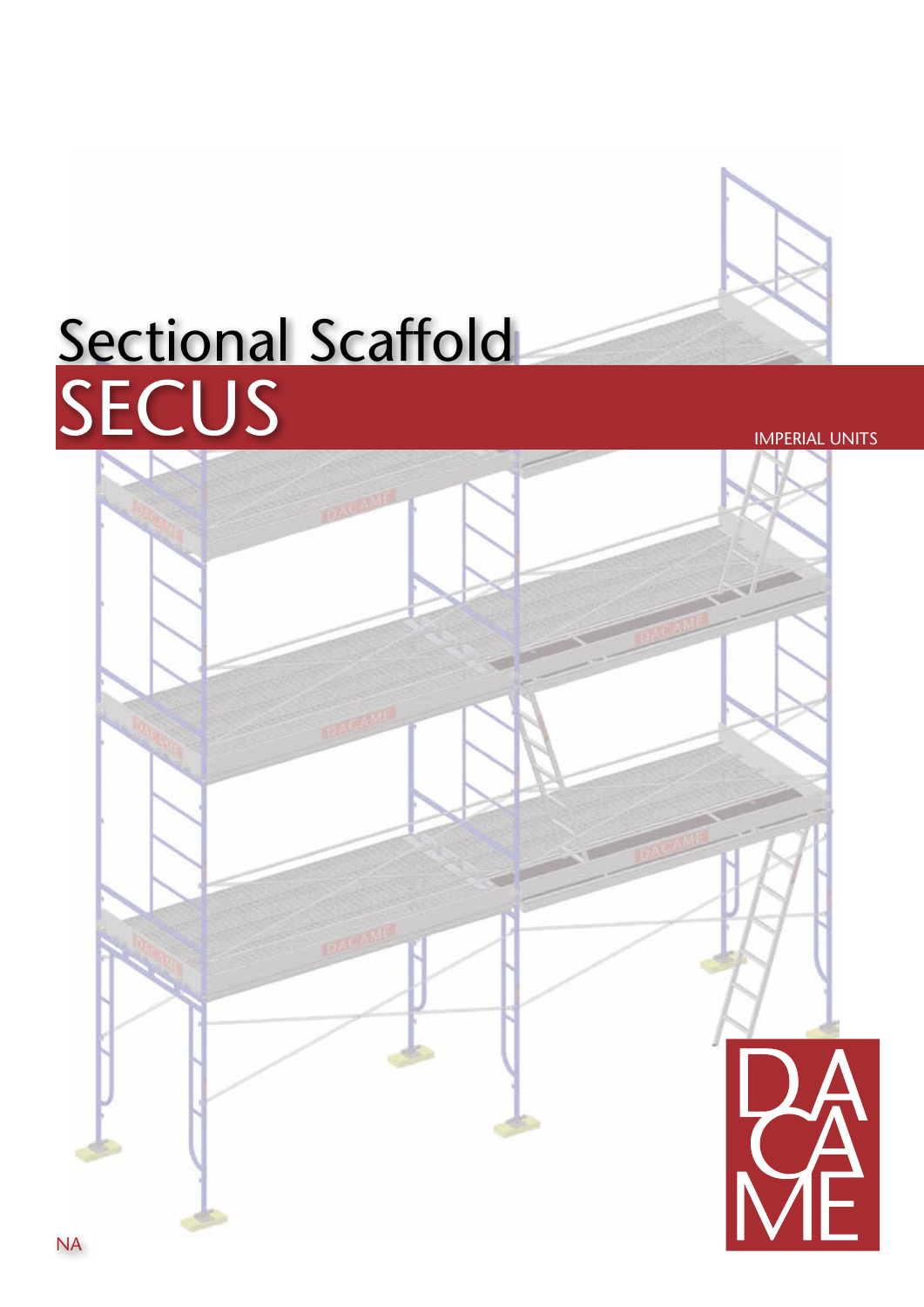

# ECUS

# **SECTIONAL SCAFFOLD**



The SECUS sectional scaffold system has a wide range of references which will allow you to solve the most various applications, with a system which is notable for its simplicity and versatility.

Our range of products meets OSHA scaffolds requirements.

## **NOMENCLATURE**





#### Identifying The Components:

- 1.- SCREW JACK BASE 2.- OPEN FRAME SECUS 5' W x 6' 4" H 3.- STEP FRAME SECUS 5' W x 6' 4" H 4.- STEP FRAME SECUS 5' W x 3' H 5.- CROSS BRACE SECUS 10' (GA) 6.- GUARDRAIL SECUS 10' (GA) 7.- GUARDRAIL POST SECUS 3' 4"
- 8.- SIDE BRACKET SECUS 2' 3"
- 9.- SIDE/TOP GUARDRAIL SECUS 2' 3"
- 10.- FIXED PLANK SECUS 10' (GA)
- 11.- ACCESS PLANK SECUS 10' (W/AL)
- 12.- PLANK LADDER (AL)
- 13.- TOEBOARD SECUS 10' (GA)
- 14.- TOEBOARD SECUS 5' (GA)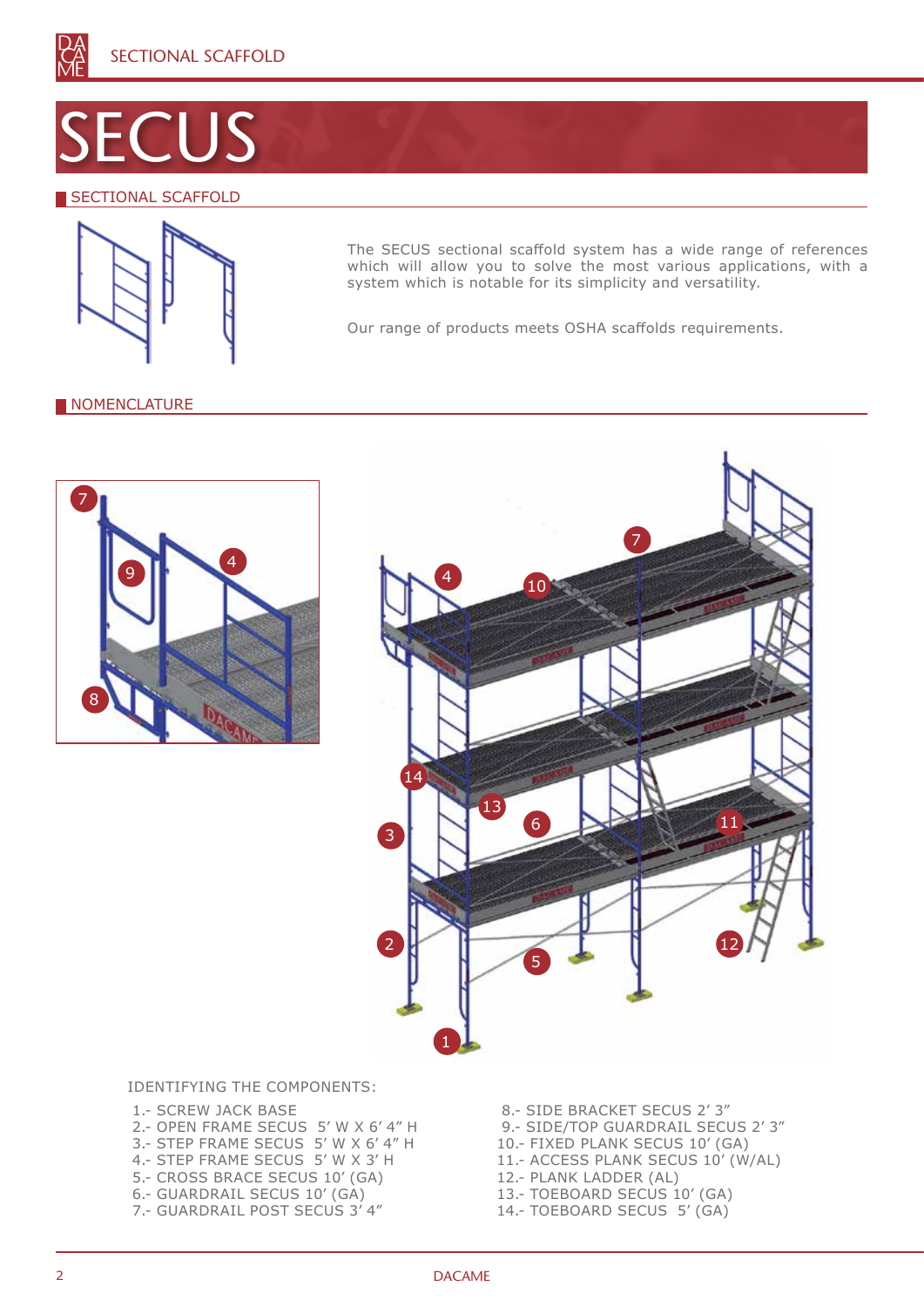## **FRAMES**

Frames are the main element of our SECUS sectional scaffold. They are made of high strength steel tubes with 0,08'' wall thickness and an outside diameter of 1,65'' is used on all legs. They provide fast locks to assembly diagonal braces in a secure and easy way. During its manufacturing process, the highest quality standards are carried out. Only certified welders take part and all production is strictly controlled. All the references come with painting suitable for outdoors.

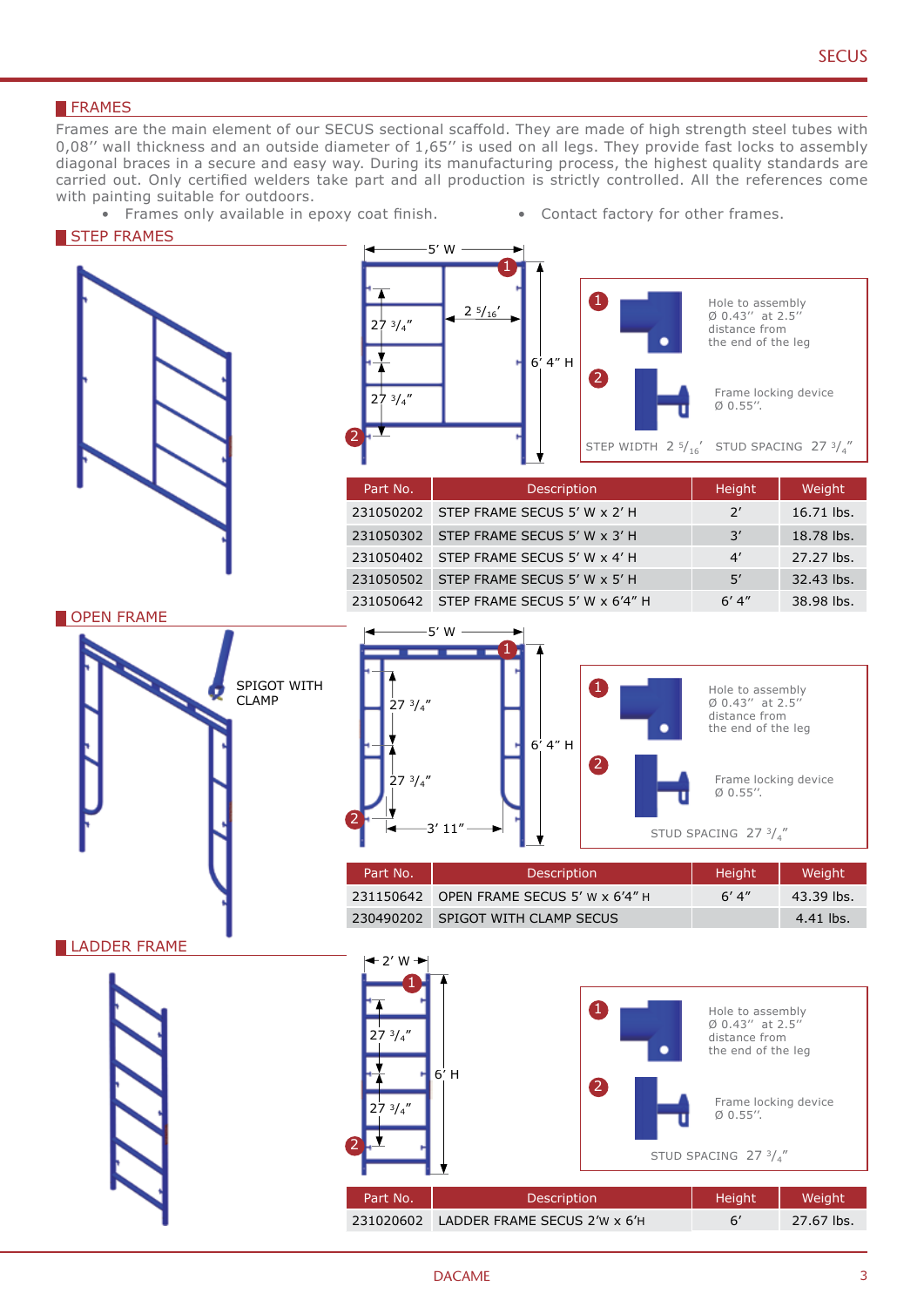

# COUPLING PIN, SPRING RETAINER & GRAVITY PIGTAIL PIN

Coupling pins provide fast and simple assembly. Required for stacking one frame on top of another. Its rounded end provides an easy insertion into the legs of the frames. The 1'' collar in the middle of the coupling pin assures even load distribution to the frame below. The spring retainer inside the coupling pin provides a quick and safe disassembly.

## COUPLING PIN



WHITE COLD GALVANIZED OF 12 MICRONS.

OUTSIDE DIAMETER Ø 1  $\frac{3}{8}$ " - THICKNESS 0,08" - HOLE DIAMETER  $\frac{1}{2}$ "

| Part No. | <b>Description</b>                | Lenath | Weight      |
|----------|-----------------------------------|--------|-------------|
|          | 239900110 COUPLING PIN SECUS (GA) |        | $1.01$ lbs. |

# SPRING RETAINER



White cold galvanized of 12 microns.

| Part No. | <b>Description</b>        | Thickness | Weight <sup>1</sup> |
|----------|---------------------------|-----------|---------------------|
|          | 239900020 SPRING RETAINER | 0.023''   | $0.033$ lbs.        |

# GRAVITY PIGTAIL PIN



The gravity pig tail pin has beveled ends for an easy insertion into the scaffold frames during the assembly. Also used to make suspended scaffold structures.

WHITE COLD GALVANIZED OF 12 MICRONS.

| Part No. | <b>Description</b>            | <b>Diameter</b> | Weight       |
|----------|-------------------------------|-----------------|--------------|
|          | 239900030 GRAVITY PIGTAIL PIN | 0.39''          | $0.286$ lbs. |

# START-UP ITEMS

## SCREW JACK BASES



| Part No. | <b>Description</b>              | Height    | Max. Reg. | Weight     |
|----------|---------------------------------|-----------|-----------|------------|
|          | 025010108 SCREW JACK BASE 1'7"  | $1'$ 7.7" | 1'1.8"    | $5.7$ lbs. |
|          | 025020078 SCREW JACK BASE 2' 5" | $2'$ 5.5" | 1'10.4"   | 7.5 lbs.   |
|          | 025020108 SCREW JACK BASE 3' 3" | 3'3.4"    | 2'5.5"    | $9.5$ lbs. |

# SCAFFOLD BASE PLATE



| Part No.' | <b>Description</b>            | <b>Height</b> | Weight     |
|-----------|-------------------------------|---------------|------------|
|           | 025001142 SCAFFOLD BASE PLATE | 7.68"         | $1.8$ lbs. |

#### **CASTERS**





 $8'' \times 2''$  WHEEL SIZE

Only by assembling the casters in the frame legs, you can build rolling towers without any other extra component. Caster available with an inner or outer assembly.

 $1.37$ 1.69"  $*6.30"$  $4.92"$ h  $8.86''$   $\vee$  e 2.16" Inner Outer Part No. No. 2 Description 2 | Capacity Weight 025000100 CASTER INNER EI 550 lbs. 9.7 lbs.

025000090 CASTER OUTER EE 550 lbs. 9.7 lbs.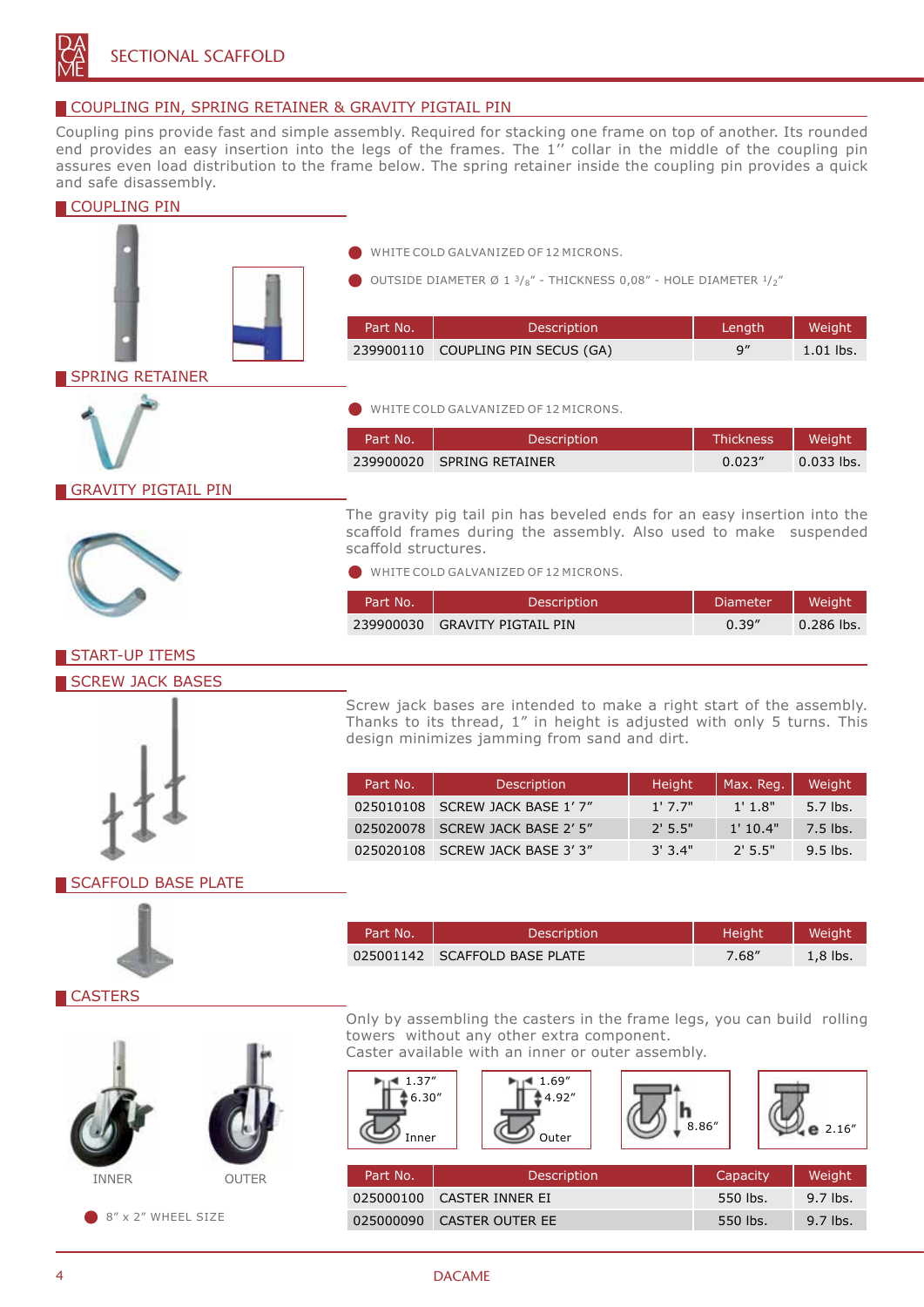# CROSS BRACES & GUARDRAILS

Cross braces and guardrails are made of high strength galvanized tubes of  $\emptyset$  1". The cross braces are connected by rivets. A washer separates the tubing for an easy handling and maintenance. Cross braces come in various lengths which are marked for a quick sorting and erecting.

Contact factory for other sizes.

## GALVANIZED CROSS BRACES





**Ways of connecting the cross braces:** To provide the structure more versatility and adaptability to suit any project, you can connect the cross braces in 2 positions.

- Cross brace connected in the second level of studs gives larger section.
- Cross brace connected in the third level of studs gives shorter section. 2

|  | Hole end |
|--|----------|

| Part No.  | <b>Description</b>                  | Length/Dimen.          | Weight     |
|-----------|-------------------------------------|------------------------|------------|
| 230305270 | CROSS BRACE SECUS 5' (GA)           | 5' x 27 $3/4$ "        | $7.3$ lbs  |
|           | 230307270 CROSS BRACE SECUS 7' (GA) | $7' \times 27'3/4$ "   | $9.6$ lbs  |
| 230310270 | CROSS BRACE SECUS 10' (GA)          | $10' \times 27^{3}/4"$ | $13.3$ lbs |

#### GALVANIZED GUARDRAILS





**The Company of the Company** Hole end

| Part No.  | Description                     | Length | Weight      |
|-----------|---------------------------------|--------|-------------|
| 230202000 | GUARDRAIL SECUS 2' (GA)         | 2'     | $1,16$ lbs. |
| 230205000 | GUARDRAIL SECUS 5' (GA)         | 5'     | $3.3$ lbs.  |
| 230207000 | GUARDRAIL SECUS 7' (GA)         | 7'     | $4.6$ lbs.  |
| 230210000 | <b>GUARDRAIL SECUS 10' (GA)</b> | 10'    | $6.5$ lbs.  |

#### GUARDRAIL POST

- Guardrail post only available in epoxy coat finish.
- Contact factory for other guardrail posts.



1



| Part No. | <b>Description</b>                   | Height | Weight'   |
|----------|--------------------------------------|--------|-----------|
|          | 230812002 GUARDRAIL POST SECUS 3' 4" | 3′ 4″  | 5.51 lbs. |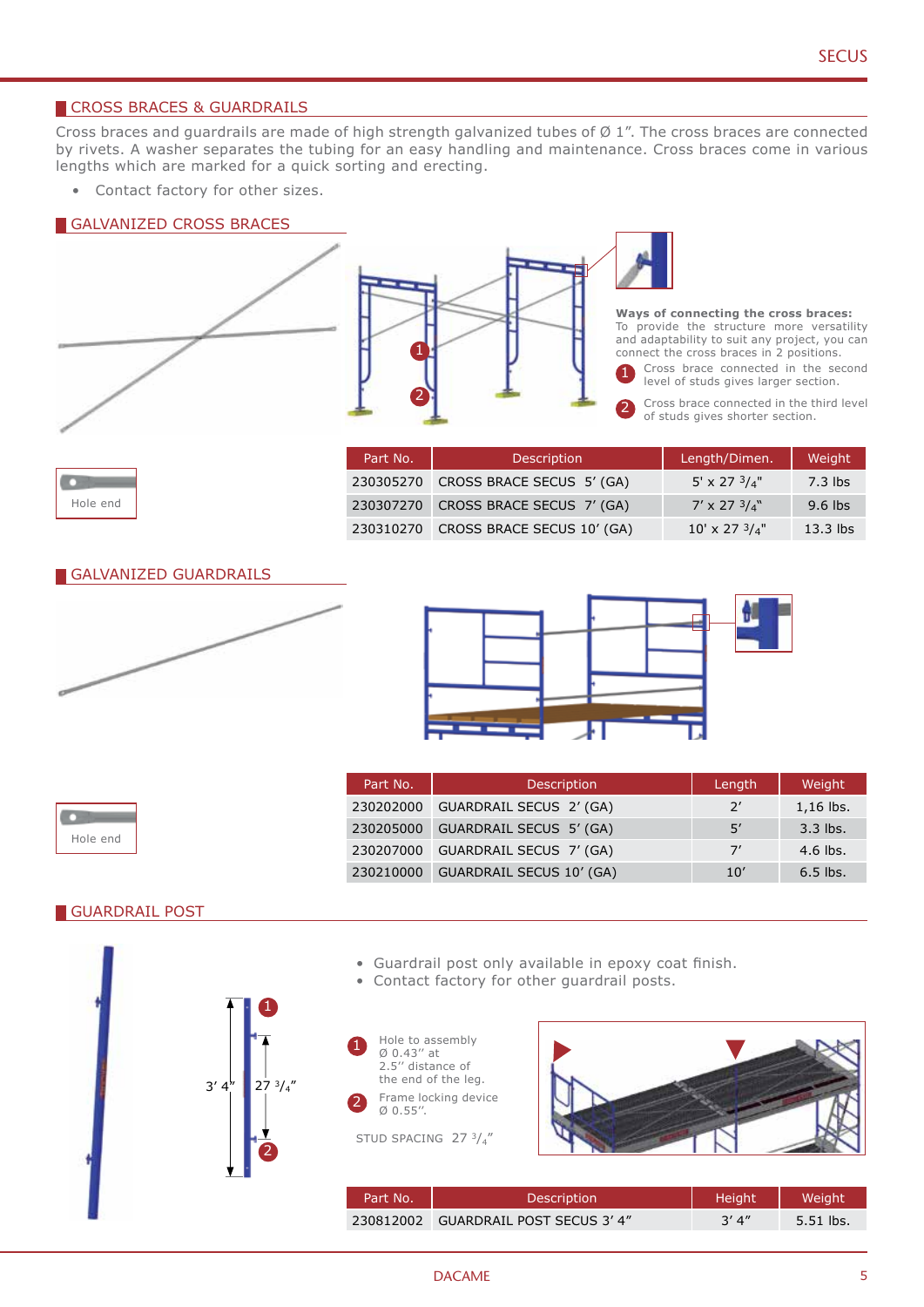# FIXED STEEL PLANKS



11.8" 2.7"

EP: epoxy coat. GA: galvanized coating (min. thickness 75 microns).

**ACCESS PLANKS** 



4"

The steel working planks are in compliance with the OSHA 1910.28 requirements. They are made of an extremely resistant perforated working area provided with anti-slip grooves. The welded pipes make them easy to handle. Width: 11,8". Hot galvanized with a minimum thickness of 75 microns, which gives a great durability.

| <b>DATE ON THE DATE OF THE SHEEP AND THE DATE OF THE SAME</b><br>LAME AND AND ARE AND THE RIGHT<br>IN INTHE REPORT OF DAY ON THE REAL<br><b>CONDITIONS TO AN OVER \$150 PARTIES BASE TO</b><br>their state was the court of the country of the country of the country of the coun- |
|------------------------------------------------------------------------------------------------------------------------------------------------------------------------------------------------------------------------------------------------------------------------------------|
| and the company of the company of the company of the company of the company of the company of the company of the<br>SHOE BANK FOR SHOE WAS FOUR FOUR STAR FOR SHOE.                                                                                                                |

| Part No.  | Description                | Length | Load capacity | Weight    |
|-----------|----------------------------|--------|---------------|-----------|
| 230507002 | FIXED PLANK SECUS 7' (EP)  | 7'     | 92 psf.       | 24.5 lbs. |
| 230507009 | FIXED PLANK SECUS 7' (GA)  | 7'     | 92 psf.       | 24.5 lbs. |
| 230510002 | FIXED PLANK SECUS 10' (EP) | 10'    | $61$ psf.     | 35.3 lbs. |
| 230510009 | FIXED PLANK SECUS 10' (GA) | 10'    | $61$ psf.     | 35.3 lbs. |

The access planks are composed of lightweight and resistant aluminium profiles, with a hinged trapdoor and a working area made of timber.



| Part No.  | <b>Description</b>            |     | Length   Load capacity | Weight      |
|-----------|-------------------------------|-----|------------------------|-------------|
| 230607000 | ACCESS PLANK SECUS 7' (W/AL)  |     | 61 psf.                | $24.5$ lbs. |
| 230610000 | ACCESS PLANK SECUS 10' (W/AL) | 10' | 61 psf.                | $28.0$ lbs. |

## PLANK LADDER



The aluminium ladder is manufactured with 6061 aluminium alloy. Follows the OSHA 1926.1053 requirements. Hooks on the upper end and anti-slip feet below. 15" step width.

| Part No. | <b>Description</b>          | Length  | Weight   |
|----------|-----------------------------|---------|----------|
|          | 240920000 PLANK LADDER (AL) | 6'3/4'' | 7.5 lbs. |

STEEL TOEBOARDS



Toeboards are designed to complete the side protection (guardrail). Made of hot galvanized steel (Sendzimir). Metal clamps on both ends and a security height of 6", following the OSHA's requirements.

| <b>IDACAME</b> |                         |        | 6"        |  |
|----------------|-------------------------|--------|-----------|--|
|                |                         |        |           |  |
| Part No.       | Description             | Length | Weight    |  |
| 230705000      | TOEBOARD SECUS 5' (GA)  | 5'     | 5.0 lbs.  |  |
| 230707000      | TOEBOARD SECUS 7' (GA)  | 7'     | 13.0 lbs. |  |
| 230710000      | TOEBOARD SECUS 10' (GA) | 10'    | 19.4 lbs. |  |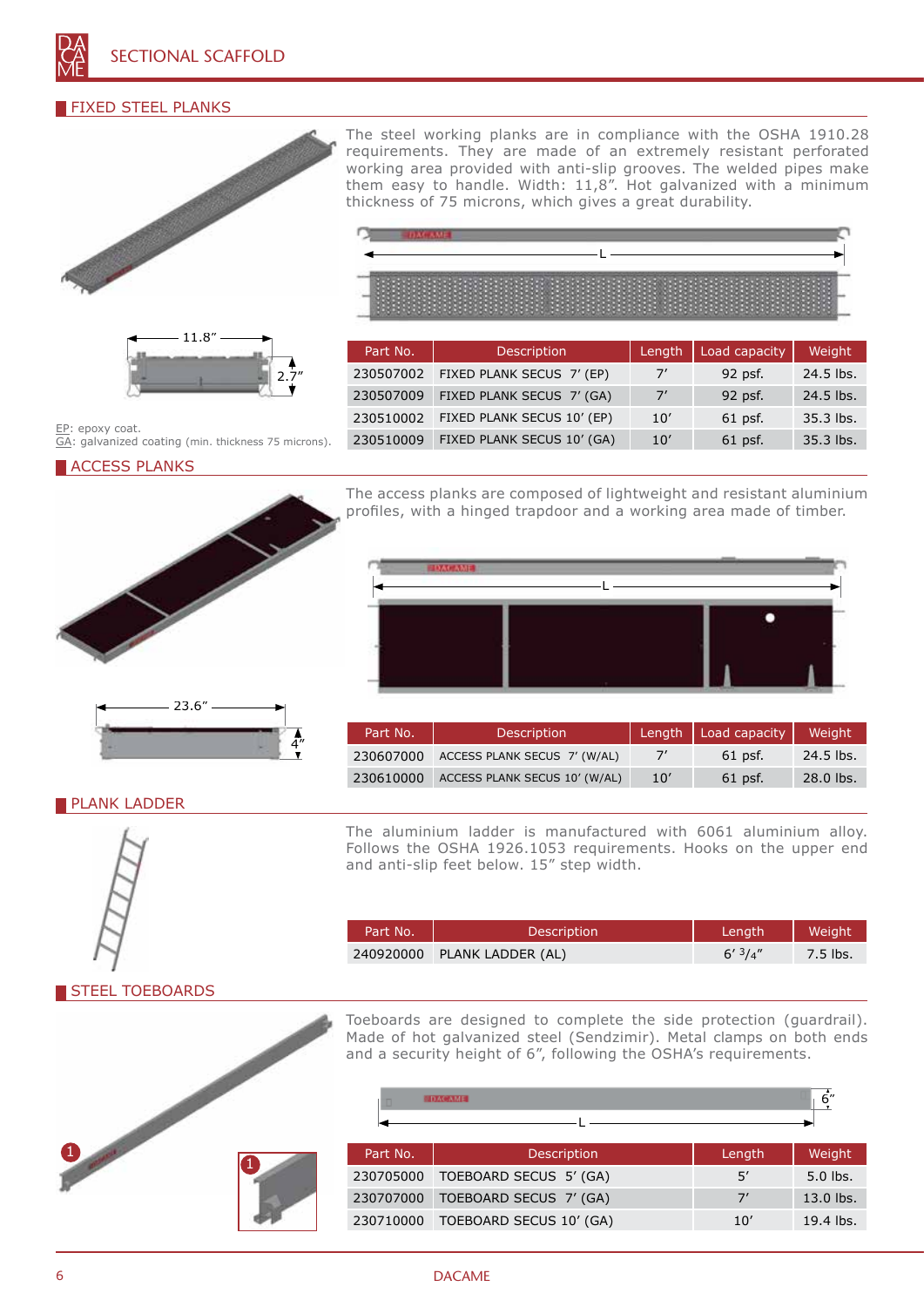# **ACCESSORIES**

#### **CLAMPS**





Our different clamps allow to connect tubes and wall ties to the frames. Clamps fasten to  $1,65$ " outside diameter tubes. They are galvanized to reduce rust and corrosion, providing them a longer life.

RIGHT ANGLE SWIVEL

| Part No.  | <b>Description</b>      | Diameter | Weight    |
|-----------|-------------------------|----------|-----------|
| 025000050 | RIGHT ANGLE CLAMP 1.65" | 1.65"    | 2.86 lbs. |
| 025000060 | SWIVEL CLAMP 1.65"      | 1.65''   | 3.30 lbs. |

#### **SCAFFOLD PULLEY WHEEL**



Pulley allows you to up the material to the required height. It is assembled to one of the frame legs with a simple clamp and a security bolt.



| Part No. | <b>Description</b>              | Max load   | Weiaht'     |
|----------|---------------------------------|------------|-------------|
|          | 025000085 SCAFFOLD PULLEY SECUS | $110$ lbs. | $18.5$ lbs. |

## SIDE AND END BRACKET



Side and end brackets, side guardrails and guardrail posts give the scaffolding more versatility to adapt to any type of job. All of them are made of the same tube sizes as the frames.



| Part No. | <b>Description</b>                 | Lenath | Weight    |
|----------|------------------------------------|--------|-----------|
|          | 230902302 SIDE BRACKET SECUS 2' 3" | 2'3''  | 8.22 lbs. |

SIDE/TOP GUARDRAIL



EPOXY COAT FINISH



CONNECTION WITH CLAMP

| Part No. | <b>Description</b>                      | Lenath | Weight      |
|----------|-----------------------------------------|--------|-------------|
|          | 231002302 SIDE/TOP GUARDRAIL SECUS 2'3" | 2'3''  | $9.25$ lbs. |